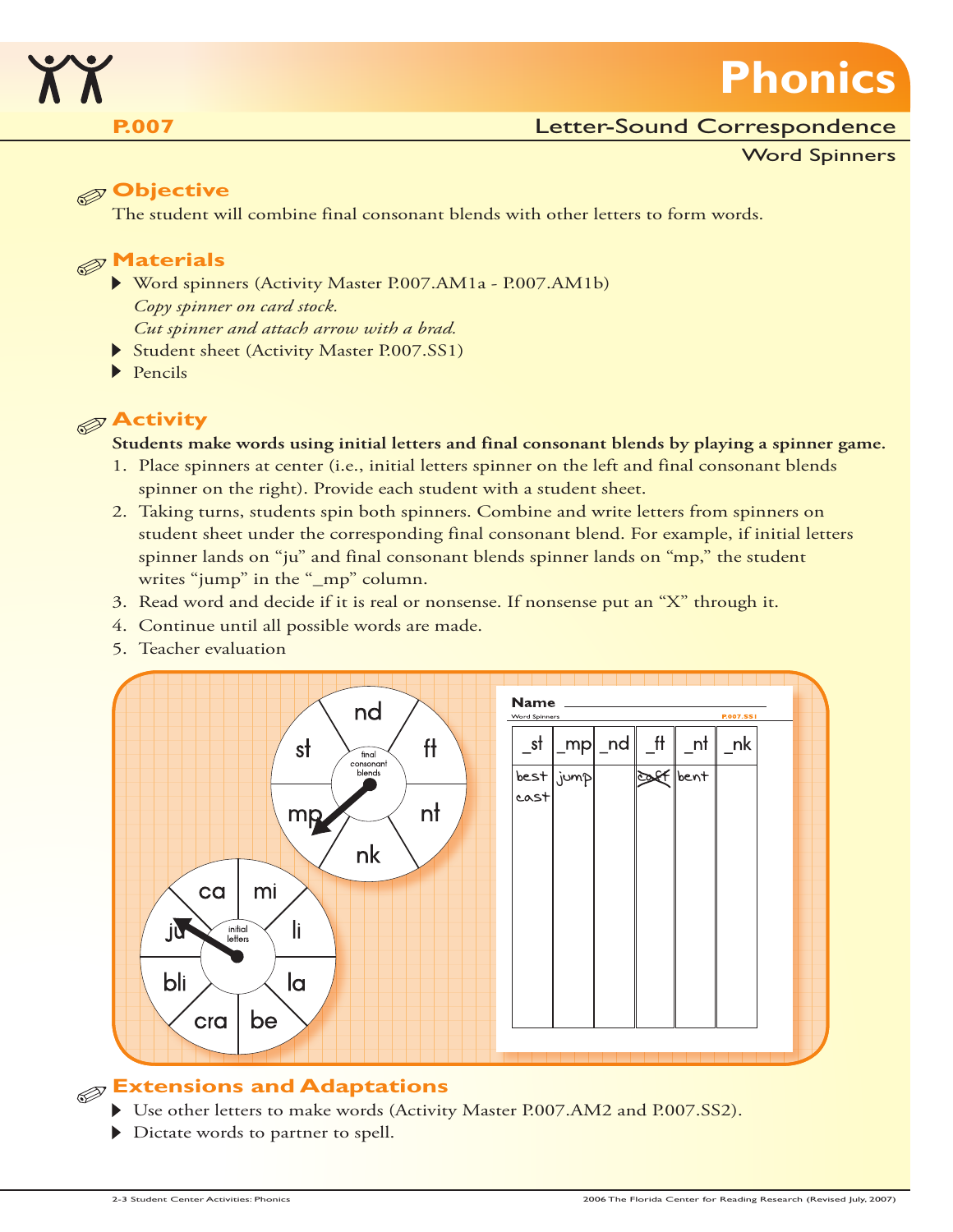

Word Spinners **P.007.AM1a**

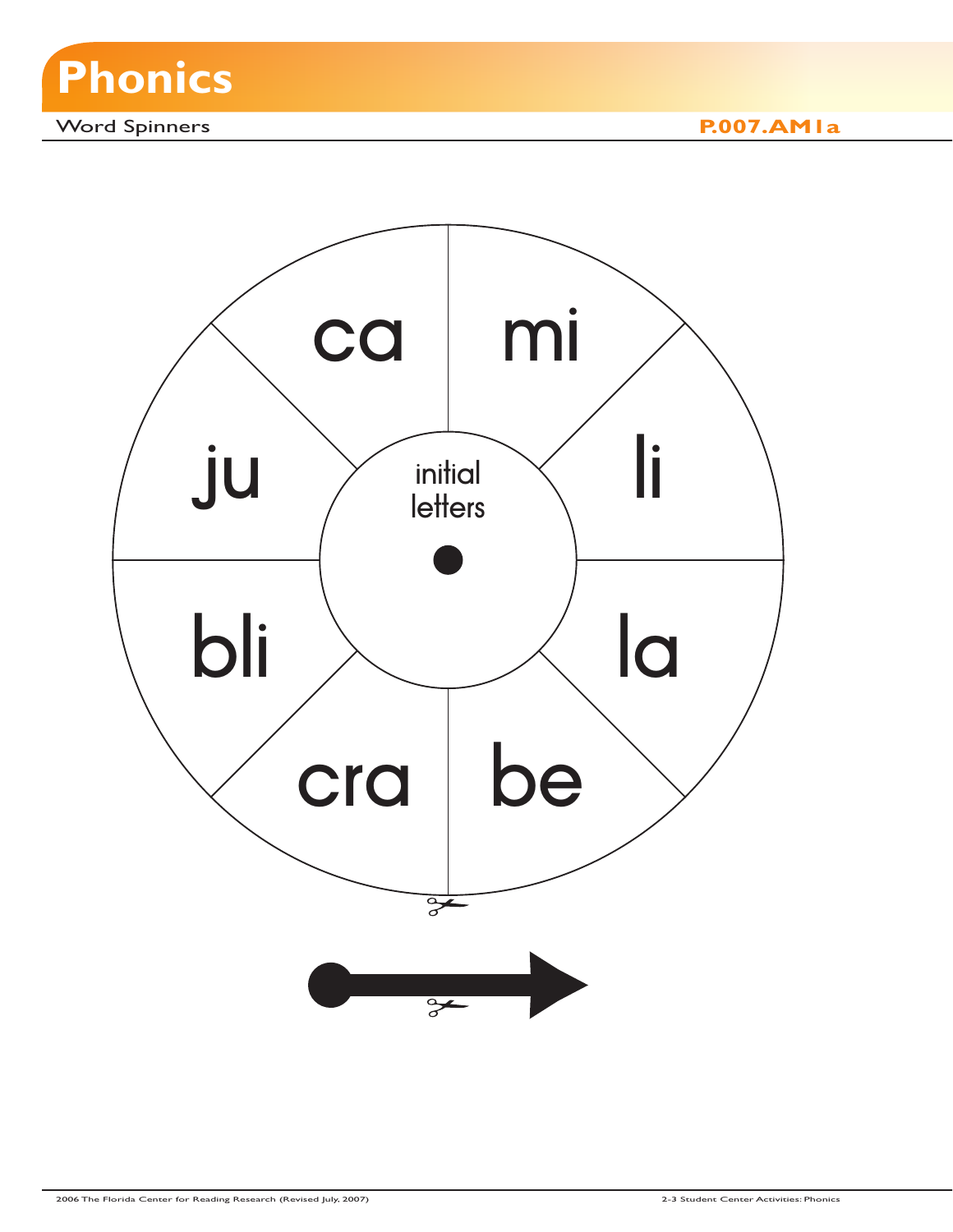

**P.007.AM1b** Word Spinners

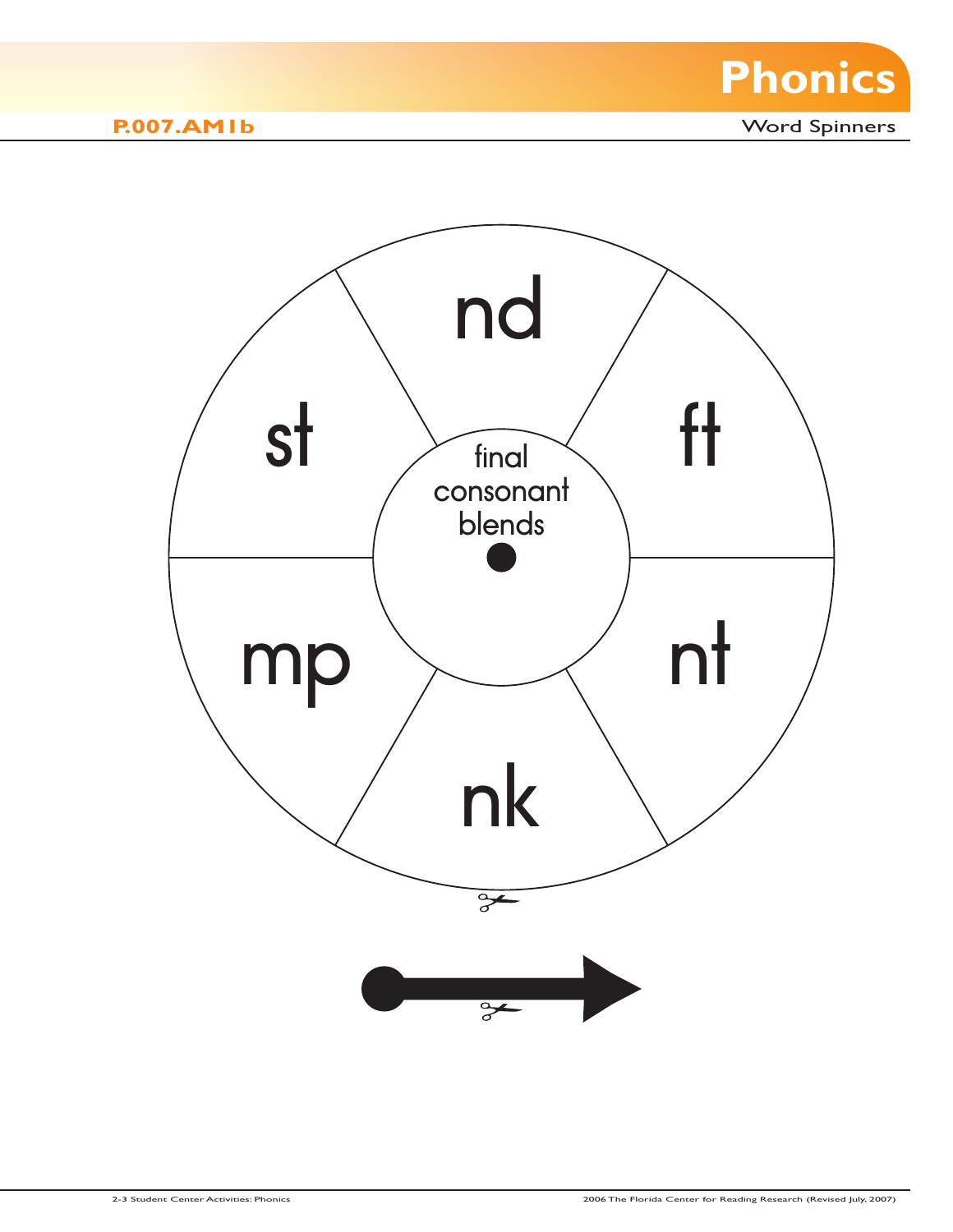# **Name**

Word Spinners **P.007.SS1**

| st | $\lfloor mp \rfloor$ nd | f | $nt$   nk |
|----|-------------------------|---|-----------|
|    |                         |   |           |
|    |                         |   |           |
|    |                         |   |           |
|    |                         |   |           |
|    |                         |   |           |
|    |                         |   |           |
|    |                         |   |           |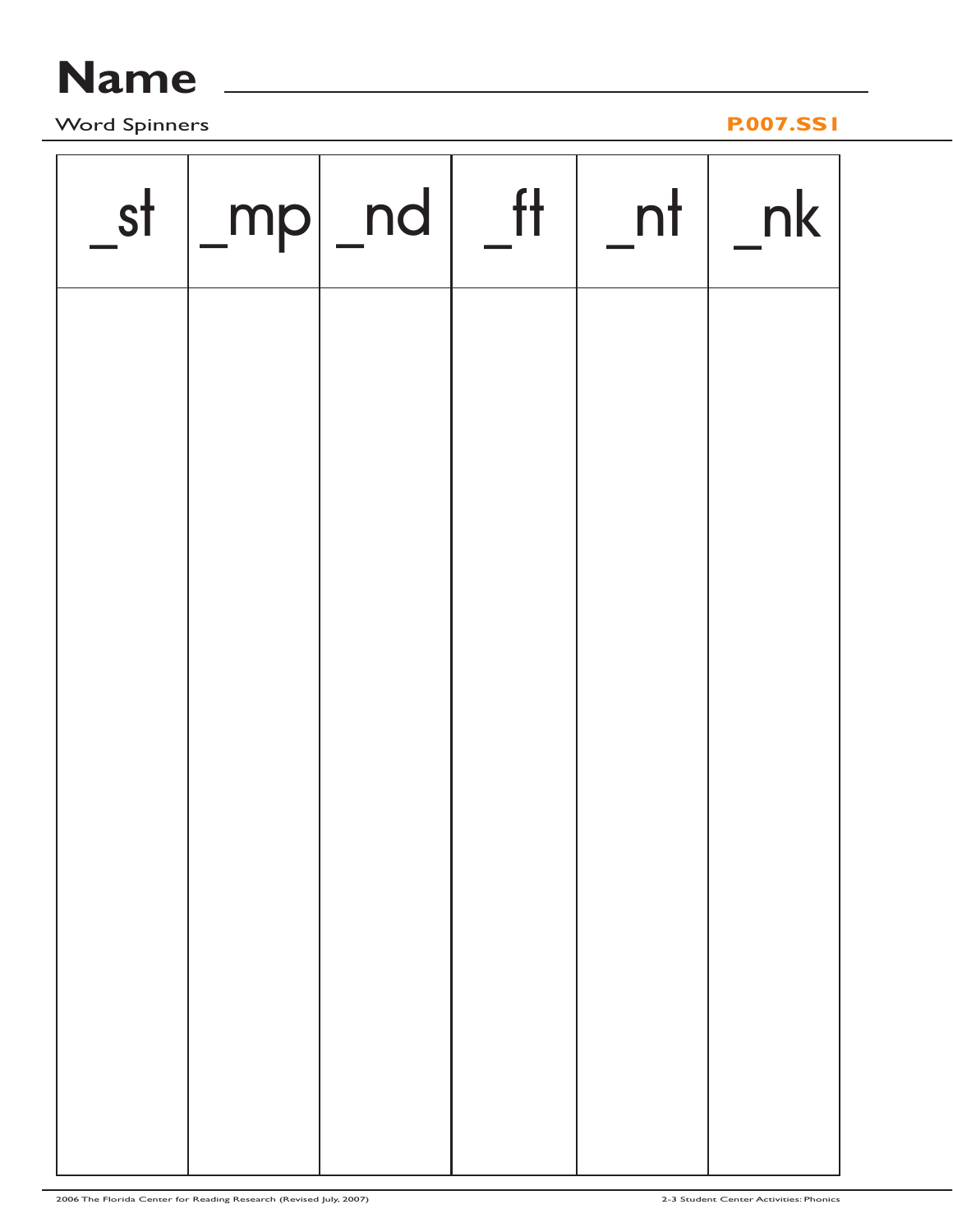

**P.007.AM2** Word Spinners